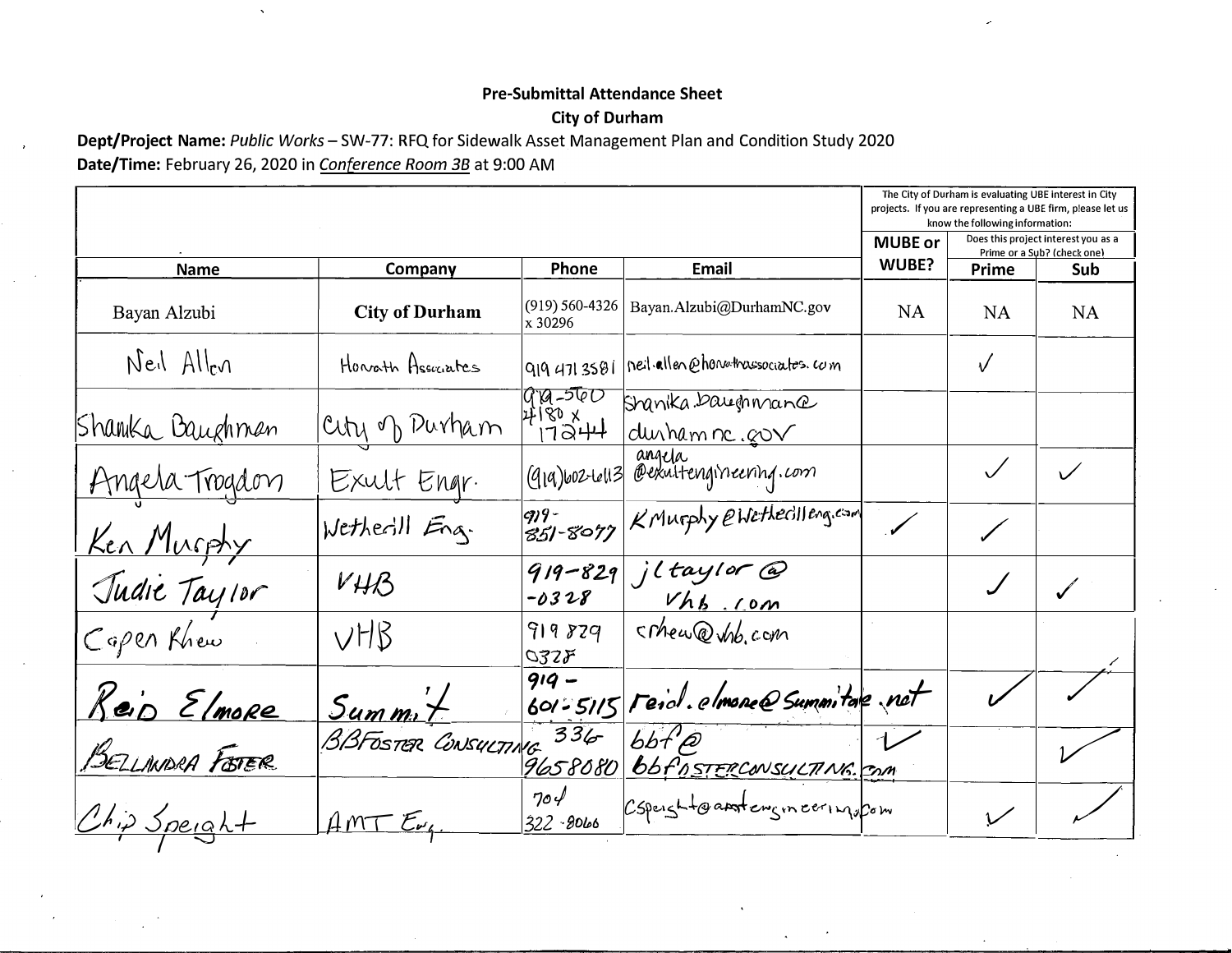|              |            |                                 |                                           | The City of Durham is evaluating UBE interest in City<br>projects. If you are representing a UBE firm, please let us<br>know the following information: |                                                                                    |  |
|--------------|------------|---------------------------------|-------------------------------------------|---------------------------------------------------------------------------------------------------------------------------------------------------------|------------------------------------------------------------------------------------|--|
|              |            | Phone                           | Contact the Communication<br>Email        | MUBE or<br>WUBE?                                                                                                                                        | Does this project interest you as a<br>Prime or a Sub? (check one)<br>Prime<br>Sub |  |
| Name         | Company    | $\ddot{\phantom{1}}$<br>919-678 | andrewing ones on kimiley-ham.com         | $\overline{A}$ and $\overline{A}$ and $\overline{A}$                                                                                                    |                                                                                    |  |
|              | Kimley-Ham | $-4146$                         | Carl P. C. Company and the Company        | $\epsilon \rightarrow \omega \rightarrow \gamma \gamma$                                                                                                 |                                                                                    |  |
| Andrew Jones | SEPI       |                                 | $719 - 410 - 233$ , jarmfield@sepiinc.com |                                                                                                                                                         |                                                                                    |  |
|              |            |                                 |                                           |                                                                                                                                                         |                                                                                    |  |
|              |            |                                 |                                           |                                                                                                                                                         |                                                                                    |  |
|              |            |                                 |                                           |                                                                                                                                                         |                                                                                    |  |
|              |            | $\mathbf{r}$                    |                                           |                                                                                                                                                         |                                                                                    |  |
|              |            | $\sim$                          |                                           |                                                                                                                                                         |                                                                                    |  |
|              |            |                                 |                                           |                                                                                                                                                         |                                                                                    |  |
|              |            |                                 |                                           |                                                                                                                                                         |                                                                                    |  |
|              |            |                                 |                                           |                                                                                                                                                         |                                                                                    |  |
|              |            |                                 |                                           |                                                                                                                                                         |                                                                                    |  |

 $\hat{\phantom{a}}$ 

 $\overline{\mathcal{L}}$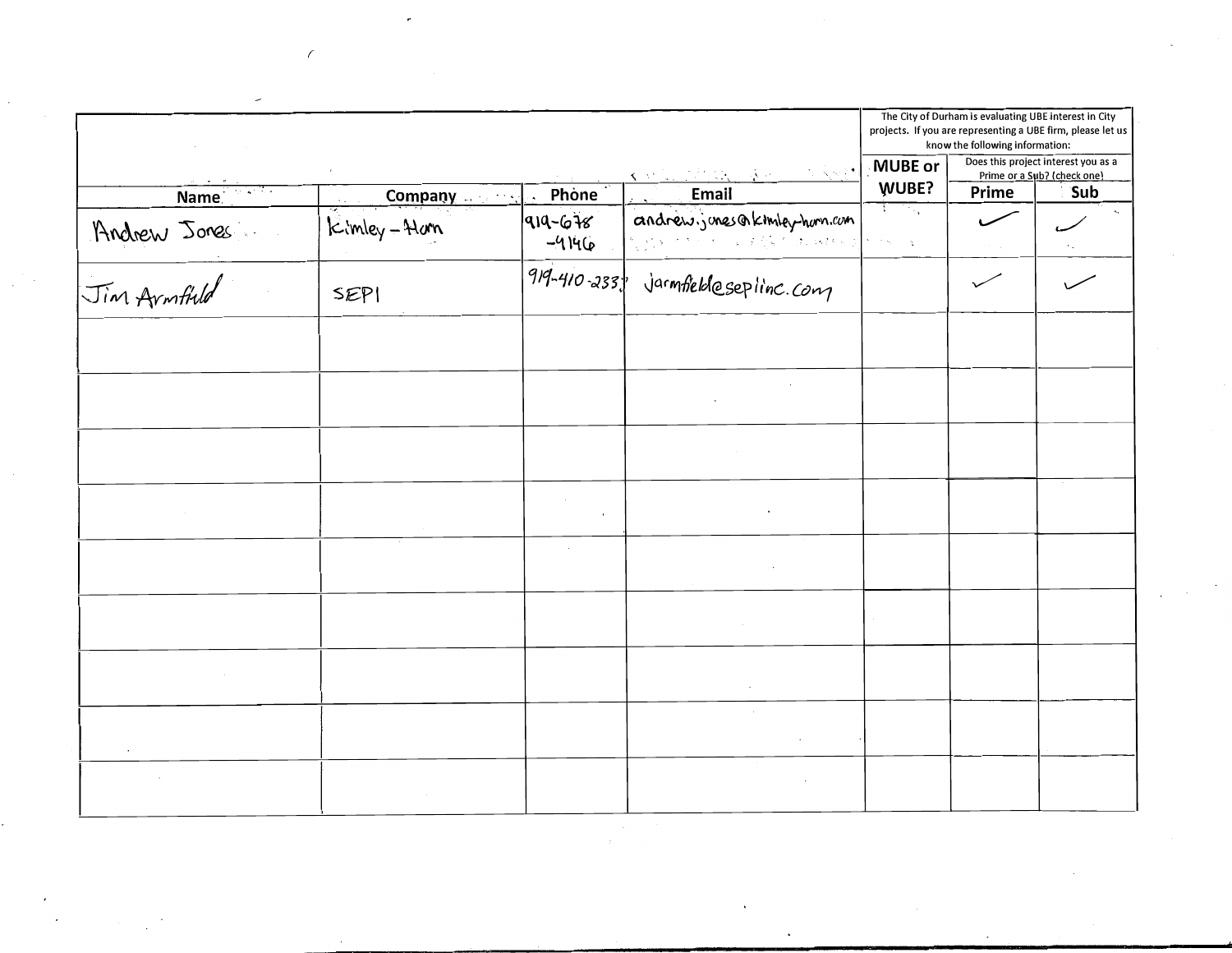## **Pre-Submittal Attendance Sheet**

## **City of Durham**

## Dept/Project Name: Public Works - SW-77: RFQ for Sidewalk Asset Management Plan and Condition Study 2020 Date/Time: February 26, 2020 in Conference Room 3B at 9:00 AM

|                     |                                  |                             |                                        | The City of Durham is evaluating UBE interest in City<br>projects. If you are representing a UBE firm, please let us<br>know the following information: |                          |                                                                    |
|---------------------|----------------------------------|-----------------------------|----------------------------------------|---------------------------------------------------------------------------------------------------------------------------------------------------------|--------------------------|--------------------------------------------------------------------|
|                     |                                  |                             |                                        | <b>MUBE or</b>                                                                                                                                          |                          | Does this project interest you as a<br>Prime or a Sub? (check one) |
| <b>Name</b>         | Company                          | <b>Phone</b>                | <b>Email</b>                           | WUBE?                                                                                                                                                   | Prime                    | Sub                                                                |
| Bayan Alzubi        | <b>City of Durham</b>            | $(919)$ 560-4326<br>x 30296 | Bayan.Alzubi@DurhamNC.gov              | <b>NA</b>                                                                                                                                               | <b>NA</b>                | <b>NA</b>                                                          |
| <u>Tracy Pilson</u> | <u>Kercher Caroup</u>            | 1919<br>5229644             | tpilson@kerchergroup.                  |                                                                                                                                                         |                          |                                                                    |
| SAM Curren          | KISINGER CAMPO &<br>ASSOC. (KCA) | 919.882.<br>1839            | Scallom@Kcaeng.com                     |                                                                                                                                                         |                          |                                                                    |
| Gail Leighton       | frecision Sefe<br>Sidewalks LLC  | 9465<br>2651                | precision<br>9. leighton@sidewalks.com |                                                                                                                                                         | $\overline{\mathscr{L}}$ |                                                                    |
| AARON<br>$H$ ESTER  | PRECISION SAFE<br>SIGGWALKSLIE   | 760518<br>4526              | à, hester @ precision                  |                                                                                                                                                         |                          |                                                                    |
| SEAN DIEHL          | TIMMONS GROUP                    | $540 \ y09$<br>6825         | Sean, dieble timmons.com               |                                                                                                                                                         |                          |                                                                    |
| Phil Meadar         | ARM                              |                             |                                        |                                                                                                                                                         |                          |                                                                    |
| REGGIE SCALES       | CPL                              | 915744<br>1443              | RSCM55@CPLTEAN.<br>$\ell$ <i>on</i>    |                                                                                                                                                         |                          |                                                                    |
| $T_{III}$ HES       | ICI                              | 914.278<br>2551             | TIMDTHY. NESS @<br><u>KCI. COM</u>     |                                                                                                                                                         |                          |                                                                    |
| Janet Casteen       | $\mathcal{K}$ l'                 | $919-$<br>180-<br>3075      | janet casteer@                         |                                                                                                                                                         |                          |                                                                    |